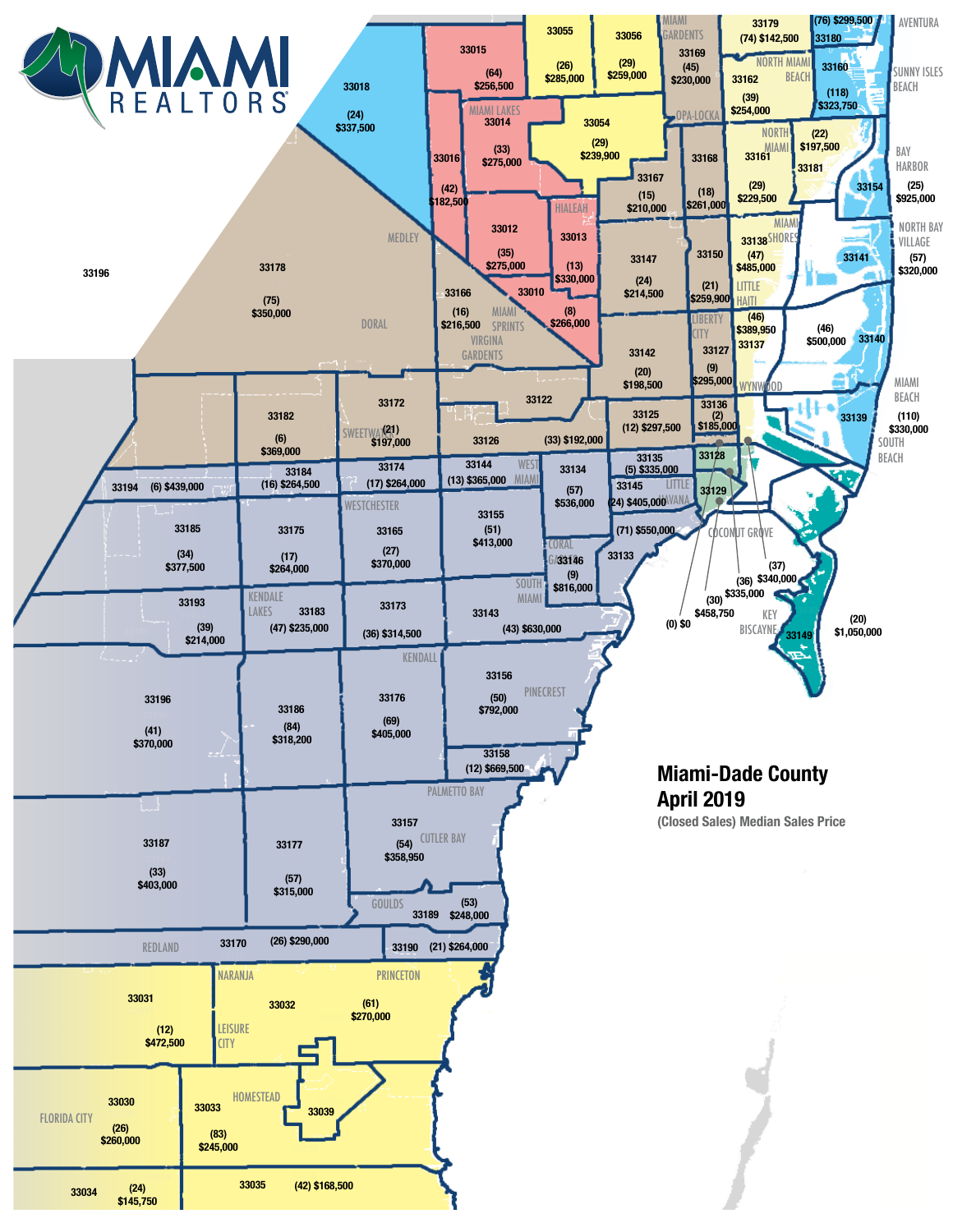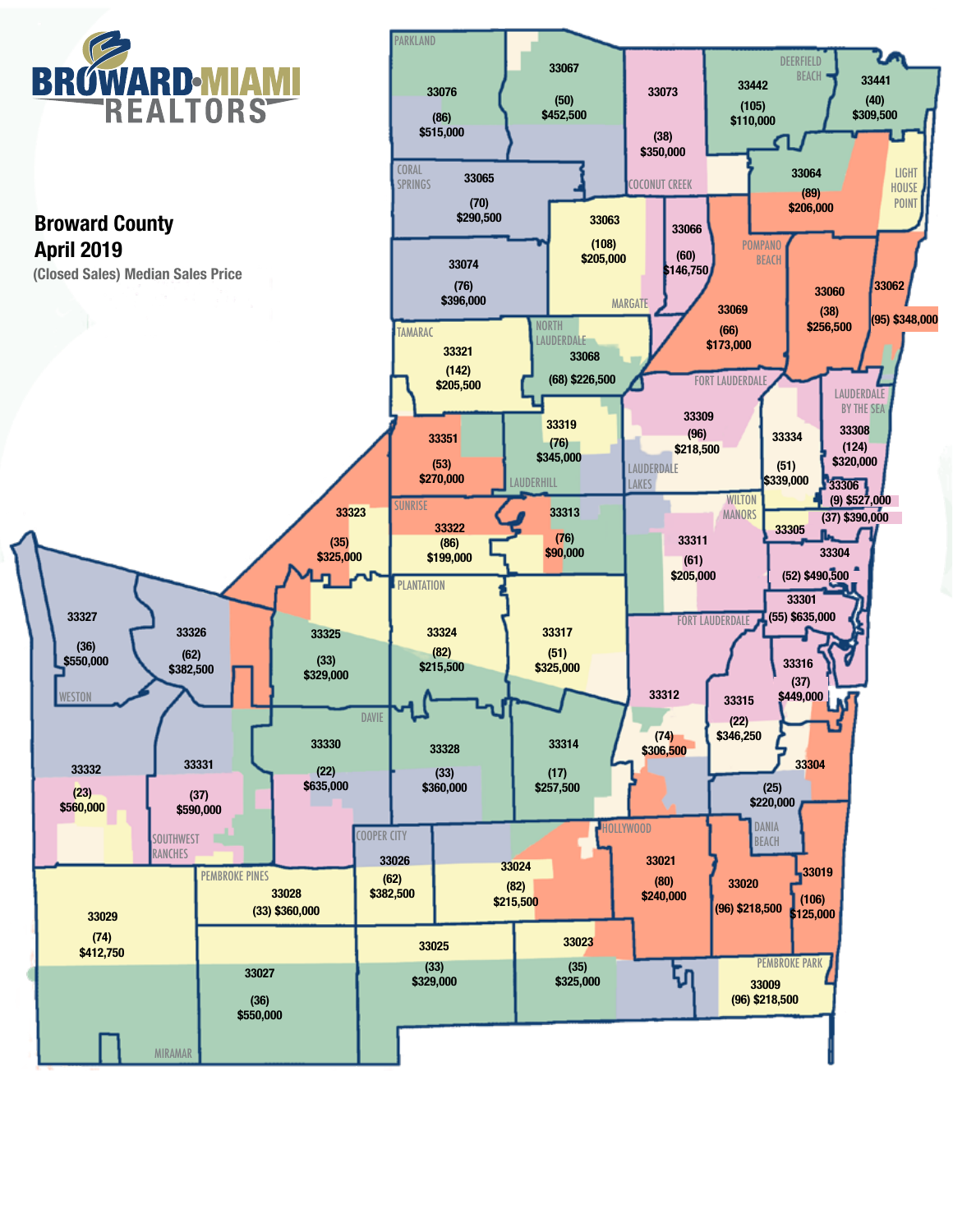**THS · M** J<sup>T</sup> REALTO R S



**(Closed Sales) Median Sales Price Palm Beach County April 2019**